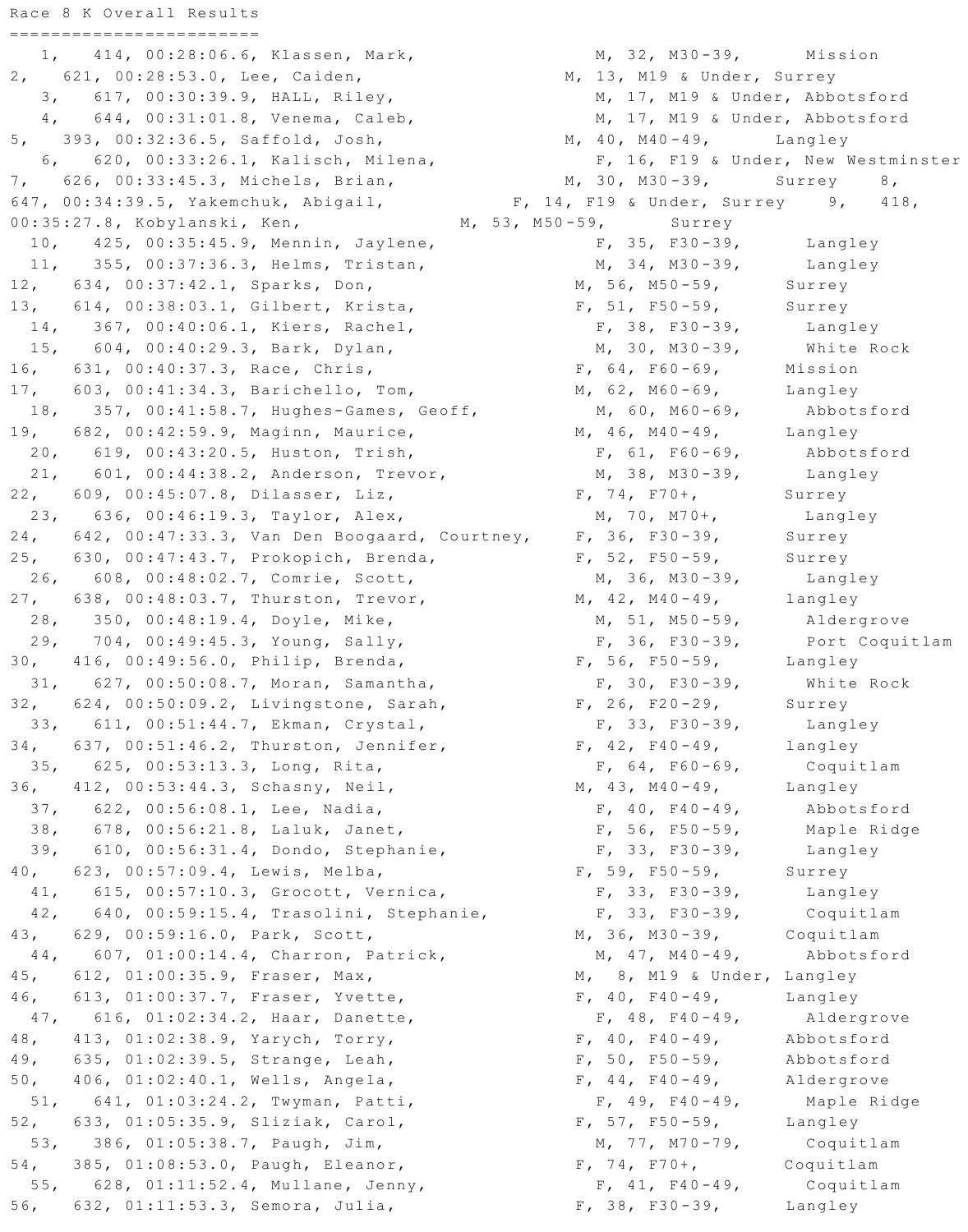57, 639, 01:13:37.6, Trasolini, Franca, 58, 421, 01:15:10.3, Spier, Soraya, 59, 648, 01:20:42.5, Young, Thomas, Race 16 K Overall Results ========================= 1, 659, 01:03:38.0, Danek, Bryce, 2, 681, 01:05:04.4, Loewen, Ron, 3, 701, 01:05:21.8, Walton, Darren, 4, 683, 01:05:33.6, Meacham, Scott, 5, 419, 01:07:38.0, Inglis, Sarah, 6, 422, 01:11:21.9, Zelter, Chase, 7, 424, 01:11:40.8, Slater, Adam, 8, 688, 01:15:41.2, Reisdorf, Naomi, 9, 392, 01:16:35.4, Rung, Kathy, 10, 652, 01:20:47.7, Barbour, Treena, 11, 680, 01:20:54.2, LePard, Kathleen, 12, 663, 01:24:15.7, Falconer, Alexandra, 13, 417, 01:24:24.7, De Pas, Rolando, 415, 01:24:56.6, Amanuel, Solomon, 15, 691, 01:25:08.3, Romain, Everett, 16, 692, 01:25:57.6, Romo, Brad, 17, 698, 01:26:35.9, Van Natta, Rachel, 18, 679, 01:26:56.2, Leighton, Karla, 19, 650, 01:26:59.7, Antoniazzi, Roger, 20, 703, 01:27:05.7, Young, Doug, 21, 423, 01:27:20.4, Gurniak, Cliff, 22, 670, 01:27:24.7, Johnson, L. Jane, 23, 696, 01:28:41.5, Smith, Kimberlee, 24, 668, 01:29:38.7, Hermesmann, Jennifer, 25, 672, 01:29:42.8, Kavanagh, Doug, 26, 676, 01:29:58.9, Kozak, Wes, 27, 658, 01:30:43.6, Cusick, Jon, 28, 694, 01:30:44.4, Setter, Lorraine, 673, 01:31:27.0, Kavanagh, Scott, 30, 656, 01:32:19.1, Clark, Deanna, 31, 358, 01:32:43.5, Huguet, Tammy, 32, 667, 01:34:17.1, Hermesmann, Chris, 33, 690, 01:36:15.6, Roberts, Dylan, 34, 661, 01:38:26.4, Dyce, Kimberly, 35, 975, 01:39:27.0, Robertson, Gord, 36, 665, 01:41:00.3, Harris, Sharon, 37, 700, 01:41:30.5, Voros, Pamela, 38, 689, 01:45:09.4, Rideout, Glenn, 39, 660, 01:47:05.3, Ducharme, Leanne, 40, 702, 01:49:13.2, Wilson, Leah, 41, 420, 01:49:45.2, Quinaluisa, Monica, 42, 684, 01:50:27.7, Mumford, Kate, 43, 699, 01:50:28.7, Vettese, Candace, 44, 649, 01:51:19.6, Alton, Richelle, 45, 675, 01:51:20.4, Konrad, Glenda, 46, 671, 01:54:16.4, Kamasaki, Shogo, 47, 651, 01:58:37.4, Asplin, Katie, 48, 655, 01:58:38.3, Clare, Andrew, 49, 685, 01:58:38.3, O'Dell, Taya, 50, 686, 02:06:49.5, Ojea, Eve, 697, 03:09:48.6, Tymrick, Wendy,

 $F$ , 60, F60-69, Coquitlam  $F$ , 56, F50-59, Surrey M, 63, M60-69, Port Coquitlam M, 34, M30-39, Langley<br>M, 28, M20-29, Langley M, 48, M40-49, North Vancouver M,  $40$ ,  $M40 - 49$ , North Vancouver Langley  $F$ , 28,  $F20-29$ , M, 26, M20-29, Surrey M, 36, M30-39, Abbotsford F, 17, F19 & Under, Langley  $F$ , 43, F40-49, Abbotsford  $F, 33, F30-39,$ Langley  $F$ , 52, F50-59, Vancouver F, 20, F20-29, South surre<br>M, 37, M30-39, Langley 14, South surrey M, 54, M50-59, Langley M, 63, M60-69, Coquitlam M,  $47$ , M40-49, Surrey  $F, 30, F30-39,$ Langley  $F$ , 47, F40-49, Surrey M, 58, M50-59, Surrey  $M, 62, M60-69,$ Langley M, 35, M30-39, Surrey New Westminster  $F, 51, F50-59,$  $F$ , 44, F40-49, Surrey  $F, 43, F40-49,$ delta  $M, 50, M50-59,$ Surrey M, 53, M50-59, Surrey  $M, 48, M40 - 49,$ Fort Langley  $F$ , 57, F50-59, Surrey 29, M, 46, M40-49, Surrey  $F, 71, F70+,$ Vancouver  $F$ , 46, F40-49, Surrey M,  $47$ , M $40-49$ , delta M, 23, M20-29, Pitt Meadows  $F, 42, F40-49,$ Aldergrove M, 66, M60-69, Surrey  $F$ , 44, F40-49, Agassiz  $F, 42, F40-49,$ Surrey  $M, 53, M50-59,$ Surrey  $F$ , 44, F40-49, White Rock  $F, 47, F40-49,$ Abbotsford  $F, 32, F30-39,$ Surrey  $F$ , 40, F40-49, Langley  $F$ , 49, F40-49, Aldergrove  $F$ , 40, F40-49, Chilliwack  $F$ , 37, F30-39, Abbotsford M, 31, M30-39, South surrey  $F$ , 43, F40-49, Abbotsford M, 65, M60-69, Maple Ridge Maple Ridge  $F$ , 25, F20-29, F, 39, F30-39, Surrey 51,

```
F, 49, F40-49, Surrey
```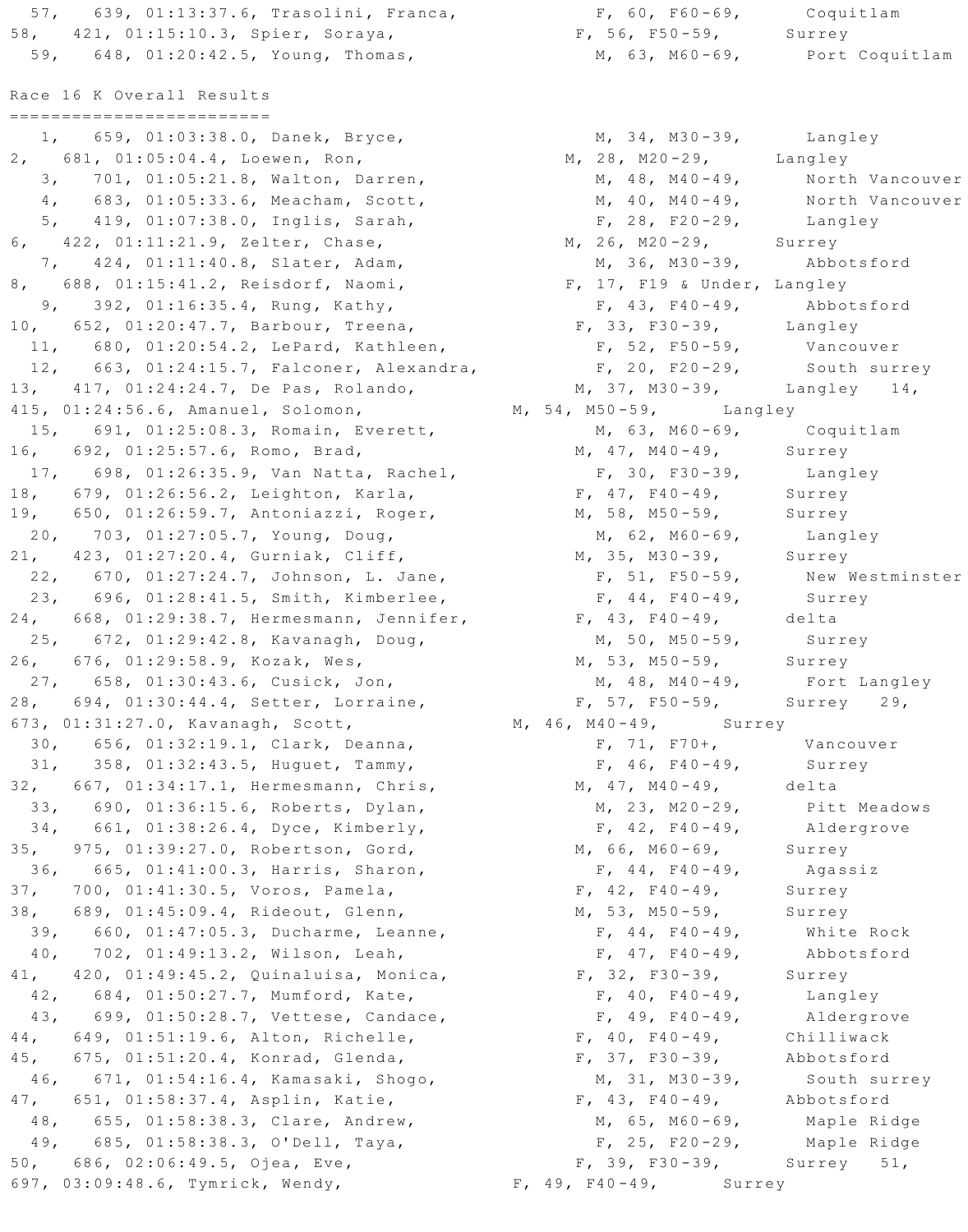```
Men's Race 8 K By Category
===========================
M19 & Under
-----------
  1, 621, 00:28:53.0, Lee, Caiden
  2, 617, 00:30:39.9, HALL, Riley
  3, 644, 00:31:01.8, Venema, Caleb
4, 612, 01:00:35.9, Fraser, Max
M30 - 39------
  1, 414, 00:28:06.6, Klassen, Mark
2, 626, 00:33:45.3, Michels, Brian
  3, 355, 00:37:36.3, Helms, Tristan
  4, 604, 00:40:29.3, Bark, Dylan
5, 601, 00:44:38.2, Anderson, Trevor
608, 00:48:02.7, Comrie, Scott
                                               M, 36, Coquitlam
629, 00:59:16.0, Park, Scott
M40 - 49\frac{1}{2}1, 393, 00:32:36.5, Saffold, Josh
2, 682, 00:42:59.9, Maginn, Maurice
638, 00:48:03.7, Thurston, Trevor
                                               M, 42, langley
412, 00:53:44.3, Schasny, Neil
                                                M, 47, Abbotsford
607, 01:00:14.4, Charron, Patrick
M50 - 59\begin{tabular}{ccccccccc} - & - & - & - & - & - \\ \hline \end{tabular}1, 418, 00:35:27.8, Kobylanski, Ken
2, 634, 00:37:42.1, Sparks, Don
350, 00:48:19.4, Doyle, Mike
                                               M, 51, Aldergrove
M60 - 69- - - - - -1, 603, 00:41:34.3, Barichello, Tom
  2, 357, 00:41:58.7, Hughes-Games, Geoff
3, 648, 01:20:42.5, Young, Thomas
M70+\frac{1}{2}1, 636, 00:46:19.3, Taylor, Alex
M70 - 79- - - - - -1, 386, 01:05:38.7, Paugh, Jim
Women's Race 8 K By Category
=============================
F19 & Under
1, 620, 00:33:26.1, Kalisch, Milena
   2, 647, 00:34:39.5, Yakemchuk, Abigail
F20 - 29\frac{1}{2}1, 624, 00:50:09.2, Livingstone, Sarah
                                                       F, 26, Surrey
F30 - 39
```

```
M, 13, Surrey
  M, 17, Abbotsford
  M, 17, Abbotsford
M, 8, Langley
```

```
M, 32, Mission
    M, 30, Surrey
        M, 34, Langley
        M, 30, White Rock
     M, 38, Langley 6,
M<sub>1</sub> 36, Langley 7,
```
M, 40, Langley  $M$ , 46, Langley 3,  $4<sub>l</sub>$  $M$ , 43, Langley 5,

M, 53, Surrey M, 56, Surrey 3,

> M, 62, Langley M, 60, Abbotsford M, 63, Port Coquitlam

M, 70, Langley

M, 77, Coquitlam

F, 16, New Westminster F, 14, Surrey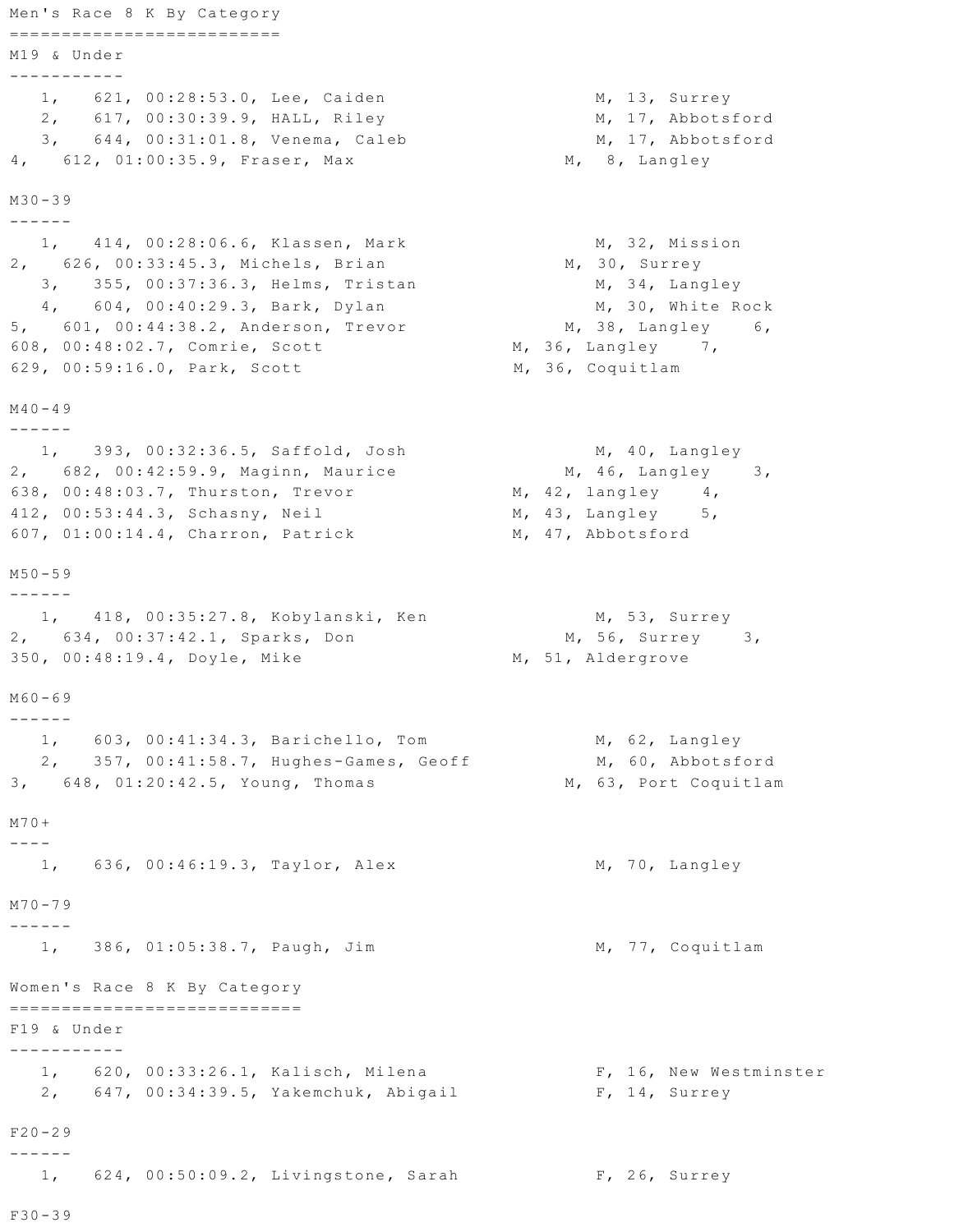```
- - - - - - -1, 425, 00:35:45.9, Mennin, Jaylene
                                                               F, 35, Langley
  2, 367, 00:40:06.1, Kiers, Rachel
                                                               F, 38, Langley
3, 642, 00:47:33.3, Van Den Boogaard, Courtney F, 36, Surrey
  4, 704, 00:49:45.3, Young, Sally
                                                                F, 36, Port Coquitlam 5,
627, 00:50:08.7, Moran, Samantha
                                                   F, 30, White Rock 6, 611,
                                                F, 33, Langley 7, 610, 00:56:31.4,
00:51:44.7, Ekman, Crystal
                                  F, 33, Langley 8, 615, 00:57:10.3, Grocott, Vernica
Dondo, Stephanie
F, 33, Langley
  9, 640, 00:59:15.4, Trasolini, Stephanie
                                                               F, 33, Coquitlam
10, 632, 01:11:53.3, Semora, Julia
                                                              F, 38, Langley
F40 - 49\begin{tabular}{cccccc} - & - & - & - & - \\ & - & - & - & - \\ & - & - & - & - \\ & - & - & - & - \\ & - & - & - & - \\ & - & - & - & - \\ & - & - & - & - \\ & - & - & - & - \\ & - & - & - & - \\ & - & - & - & - \\ & - & - & - & - \\ & - & - & - & - \\ & - & - & - & - \\ & - & - & - & - \\ & - & - & - & - \\ & - & - & - & - \\ & - & - & - & - \\ & - & - & - & - \\ & - & - & - & - \\ & - & - & - & - \\ & - & - & - & - \\ & - & - & - & - \\ & - & - & - & - \\ & - &1, 637, 00:51:46.2, Thurston, Jennifer
                                                               F, 42, langley
  2, 622, 00:56:08.1, Lee, Nadia
                                                               F, 40, Abbotsford
3, 613, 01:00:37.7, Fraser, Yvette
                                                            F, 40, Langley
  4, 616, 01:02:34.2, Haar, Danette
                                                               F, 48, Aldergrove
5, 413, 01:02:38.9, Yarych, Torry
                                                            F, 40, Abbotsford
                                                            F, 44, Aldergrove
6, 406, 01:02:40.1, Wells, Angela
  7, 641, 01:03:24.2, Twyman, Patti
                                                               F, 49, Maple Ridge
8, 628, 01:11:52.4, Mullane, Jenny
                                                           F, 41, Coquitlam
F50 - 59\frac{1}{2}1, 614, 00:38:03.1, Gilbert, Krista
                                                                F, 51, Surrey
2, 630, 00:47:43.7, Prokopich, Brenda
                                                            F, 52, Surrey
  3, 416, 00:49:56.0, Philip, Brenda
                                                                F, 56, Langley
  4, 678, 00:56:21.8, Laluk, Janet
                                                                F, 56, Maple Ridge
5, 623, 00:57:09.4, Lewis, Melba
                                                             F, 59, Surrey
   6, 635, 01:02:39.5, Strange, Leah
                                                               F, 50, Abbotsford
  7, 633, 01:05:35.9, Sliziak, Carol
                                                               F, 57, Langley
8, 421, 01:15:10.3, Spier, Soraya
                                                            F, 56, Surrey
F60 - 69- - - - - -1, 631, 00:40:37.3, Race, Chris
                                                               F, 64, Mission
  2, 619, 00:43:20.5, Huston, Trish
                                                               F, 61, Abbotsford
3, 625, 00:53:13.3, Long, Rita
                                                            F, 64, Coquitlam
4, 639, 01:13:37.6, Trasolini, Franca
                                                            F, 60, Coquitlam
F70+\frac{1}{2}1, 609, 00:45:07.8, Dilasser, Liz
                                                               F, 74, Surrey
  2, 385, 01:08:53.0, Paugh, Eleanor
                                                               F, 74, Coquitlam
Men's Race 16 K By Category
=============================
M20 - 29\frac{1}{2}1, 681, 01:05:04.4, Loewen, Ron
                                                               M, 28, Langley
2, 422, 01:11:21.9, Zelter, Chase
                                                           M, 26, Surrey
  3, 690, 01:36:15.6, Roberts, Dylan
                                                               M, 23, Pitt Meadows
M30 - 39- - - - - -1, 659, 01:03:38.0, Danek, Bryce
                                                                M, 34, Langley
  2, 424, 01:11:40.8, Slater, Adam
                                                               M, 36, Abbotsford
```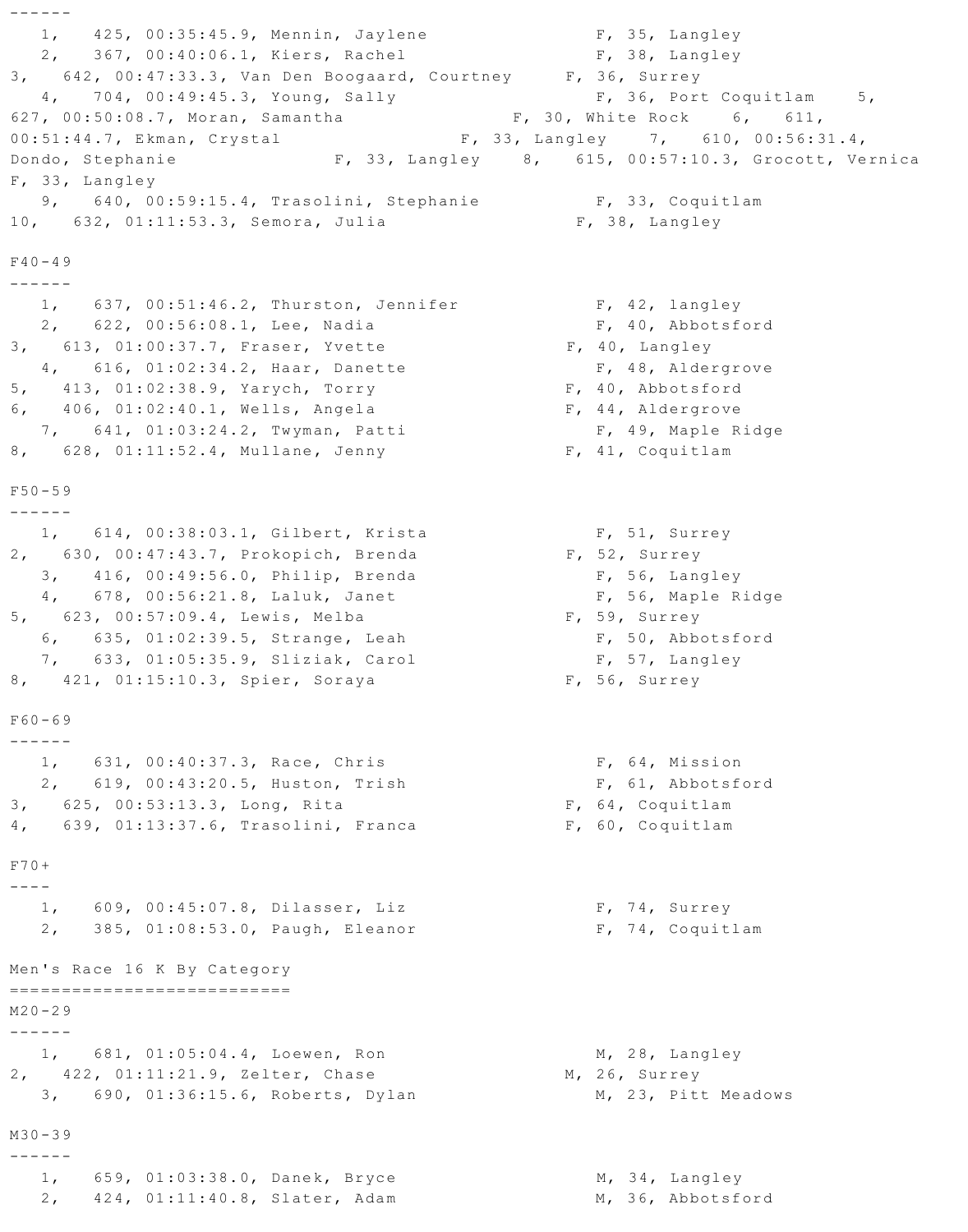```
3, 417, 01:24:24.7, De Pas, Rolando
4, 423, 01:27:20.4, Gurniak, Cliff
  5, 671, 01:54:16.4, Kamasaki, Shogo
M40 - 491, 701, 01:05:21.8, Walton, Darren
2, 683, 01:05:33.6, Meacham, Scott
692, 01:25:57.6, Romo, Brad
  4, 658, 01:30:43.6, Cusick, Jon
  5, 673, 01:31:27.0, Kavanagh, Scott
6, 667, 01:34:17.1, Hermesmann, Chris
M50 - 591, 415, 01:24:56.6, Amanuel, Solomon
2, 650, 01:26:59.7, Antoniazzi, Roger
3, 672, 01:29:42.8, Kavanagh, Doug
4, 676, 01:29:58.9, Kozak, Wes
5, 689, 01:45:09.4, Rideout, Glenn
M60 - 691, 691, 01:25:08.3, Romain, Everett
  2, 703, 01:27:05.7, Young, Doug
3, 975, 01:39:27.0, Robertson, Gord
  4, 655, 01:58:38.3, Clare, Andrew
Women's Race 16 K By Category
=============================
F19 & Under
-----------
  1, 688, 01:15:41.2, Reisdorf, Naomi
F20 - 291, 419, 01:07:38.0, Inglis, Sarah
  2, 663, 01:24:15.7, Falconer, Alexandra
3, 685, 01:58:38.3, O'Dell, Taya
F30 - 39- - - - - -1, 652, 01:20:47.7, Barbour, Treena
  2, 698, 01:26:35.9, Van Natta, Rachel
3, 420, 01:49:45.2, Quinuluisa, Monica
  4, 675, 01:51:20.4, Konrad, Glenda
5, 686, 02:06:49.5, Ojea, Eve
F40 - 491, 392, 01:16:35.4, Rung, Kathy
2, 679, 01:26:56.2, Leighton, Karla
   3, 696, 01:28:41.5, Smith, Kimberlee
4, 668, 01:29:38.7, Hermesmann, Jennifer
  5, 358, 01:32:43.5, Huguet, Tammy
  6, 661, 01:38:26.4, Dyce, Kimberly
  7, 665, 01:41:00.3, Harris, Sharon
8, 700, 01:41:30.5, Voros, Pamela
  9, 660, 01:47:05.3, Ducharme, Leanne
```
M, 37, Langley M, 35, Surrey M, 31, South surrey

M, 48, North Vancouver M, 40, North Vancouver 3, M, 47, Surrey M, 48, Fort Langley M, 46, Surrey M, 47, delta

> M, 54, Langley M, 58, Surrey M, 50, Surrey M, 53, Surrey M, 53, Surrey

M, 63, Coquitlam M, 62, Langley M, 66, Surrey M, 65, Maple Ridge

F, 17, Langley

F, 28, Langley F, 20, South surrey F, 25, Maple Ridge

F, 33, Langley F, 30, Langley F, 32, Surrey F, 37, Abbotsford F, 39, Surrey

F, 43, Abbotsford F, 47, Surrey F, 44, Surrey  $F$ , 43, delta F, 46, Surrey F, 42, Aldergrove F, 44, Agassiz F, 42, Surrey F, 44, White Rock